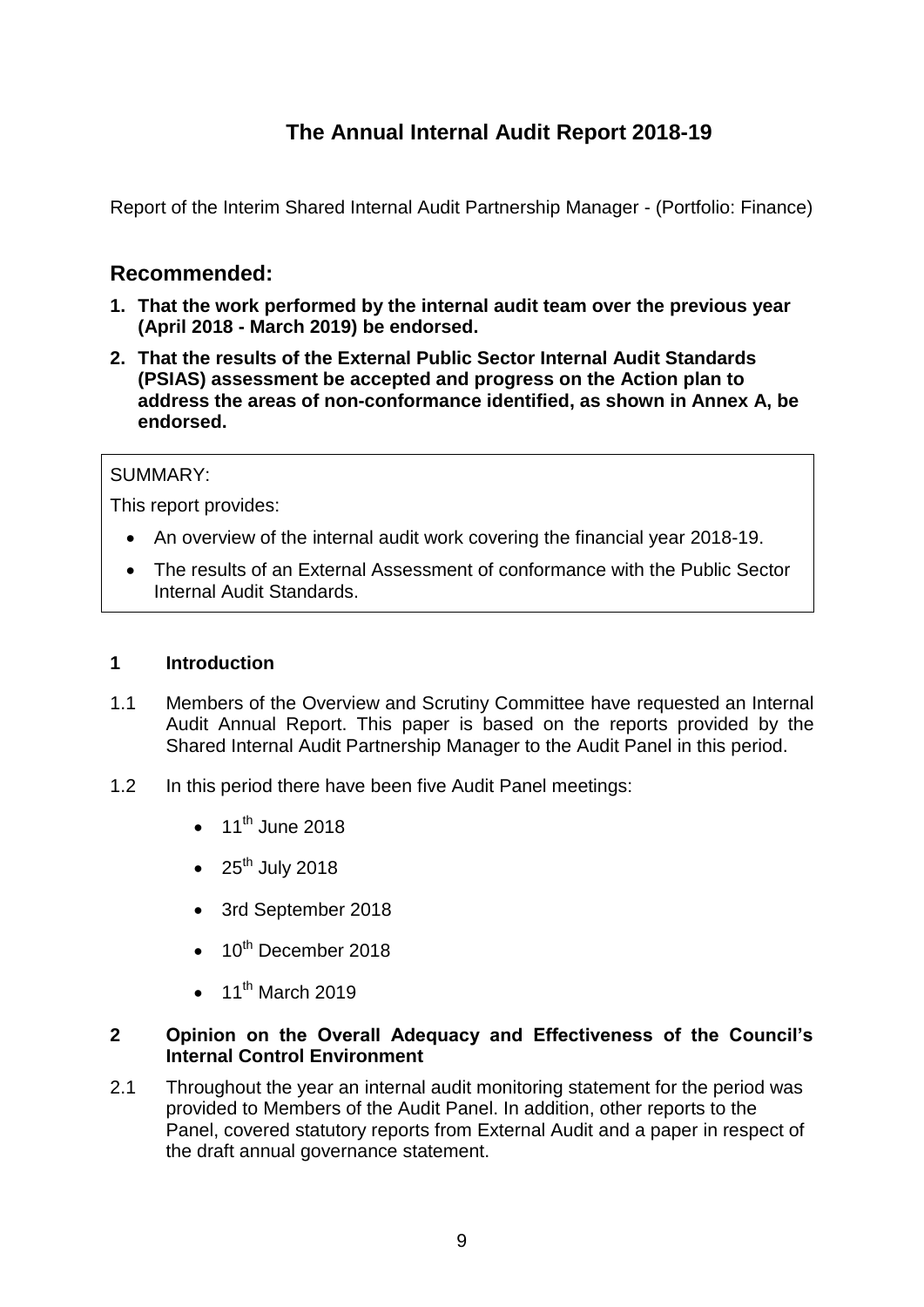- 2.3 The overall opinion of the Shared Internal Audit Partnership Manager (as reported to the July 2019 Audit Panel meeting) is that a **substantial level of assurance** can be given that there is a generally sound system of internal control, designed to meet the Council's objectives, and that controls are being applied consistently.
- 2.4 This opinion was qualified as a result of an external assessment of conformance with the Public Sector Internal Audit Standards (PSIAS) which highlighted 8 areas of non-compliance as they impact upon the Annual Audit Opinion in the following ways:
	- Assurance mapping has not occurred and therefore the opinion is based solely on the Internal Audit work.
	- The Interim Shared Internal Audit Manager has been unable to provide assurance that a strategic framework is in place to deliver an effective Internal Audit Service
	- He has also been unable to confirm whether appropriate resources have been allocated to provide the level of Internal Audit review needed for this Authority.
	- Concerns were raised regarding the completeness and methodology of the Audit Universe. It has therefore not been possible to place assurance that the composition of the 2018/19 Audit Plan was sufficiently risk based and therefore contained sufficient scope of the Authority's key risks.

Paragraph 3 of this report provides further detail on the assessment with the action plan to address these areas shown in Annex A.

2.5 The assurance opinions relating to the 27 audits (where an opinion had been given) are summarised as follows:

| Opinion                      | Number | Percentage |
|------------------------------|--------|------------|
| <b>Full Assurance</b>        |        | 33%        |
| <b>Substantial Assurance</b> | 15     | 56%        |
| Limited Assurance            | ว      | 11%        |

The Audits that received a limited opinion were as follows:

- Officer Expenses
- Lone Working
- Inventories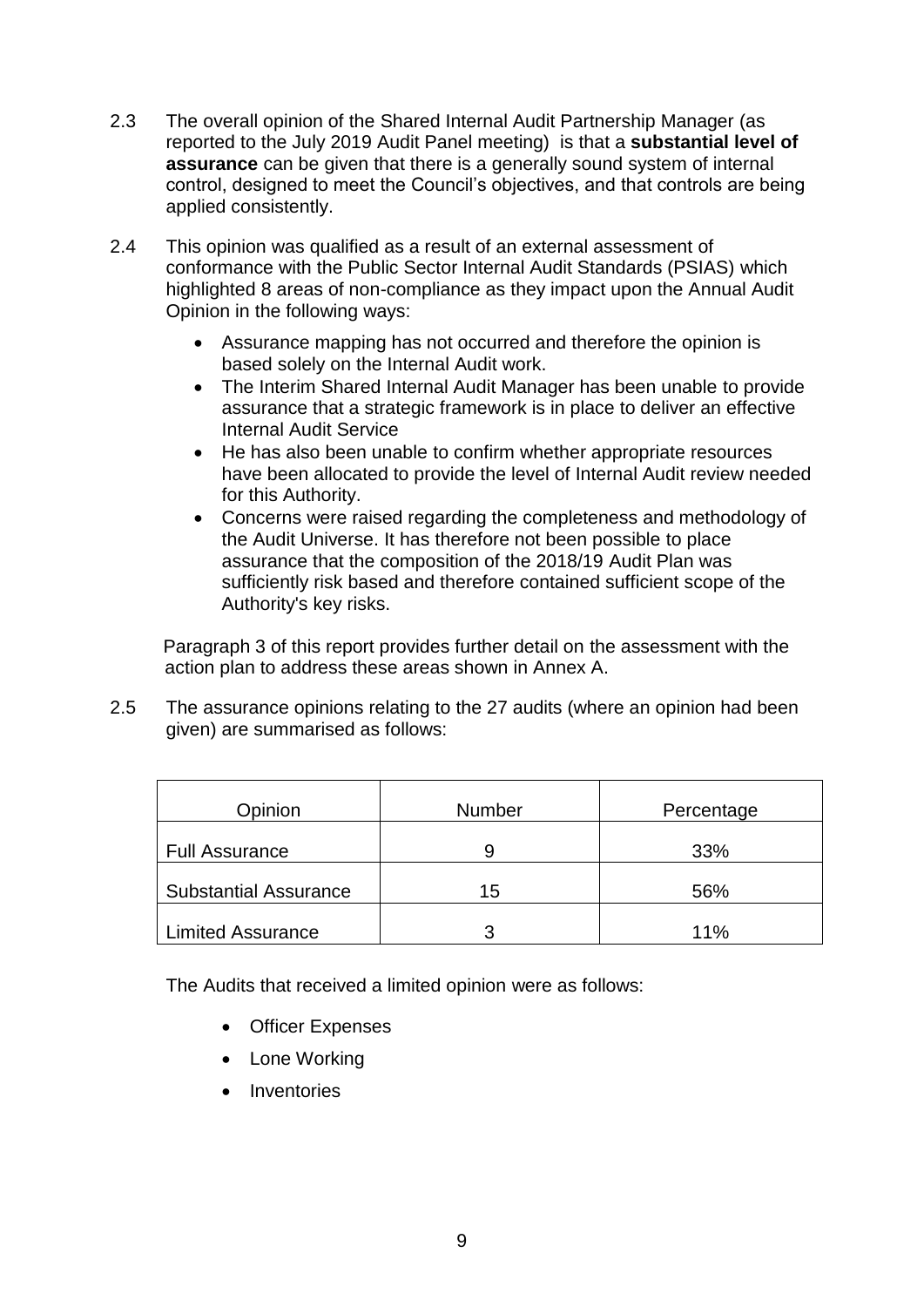- 2.4 79% (30 of the 38 programmed audits) of the original audit plan was delivered to final or draft report stage against a target of 95%. A further 8% (3 audits) were in progress. 10.5% (4) of the programmed audits have been deferred to the 2019/20 Audit Plan and 1 audit (2.5%) was removed from the plan as approved by the Audit Panel in March 2019. Therefore, after revising the audit plan the team delivered **91%** (30 of the amended target 33 audits).
- 2.5 The team achieved 77.5% productive time against a target of 90% for the period 1 April 2018 to 31 March 2019. The below target productive rate reflects the reduced in-house resource availability predominantly the long term absence of the Shared Internal Audit Partnership Manager since September and recruitment to the Senior Auditor role. However with external support (within the existing budget) a significant amount of the audit plan was delivered. This additional support was concentrated in the core work which was completed on time to ensure the Council could complete its financial statements and supporting documents.
- 2.6 All actions arising from audit reports are agreed with the management responsible for the area/function. These actions are monitored by each Service's Performance Board and recorded on the performance management system. A review of the system was undertaken to ascertain the status of audit actions as at 31/03/19. The results as at  $30<sup>th</sup>$  June 2019 are summarised in the table and narrative below:

| <b>Audit Actions:</b> | <b>Risk:</b> | Total: | <b>Complete:</b> | In Progress: | Pending: |
|-----------------------|--------------|--------|------------------|--------------|----------|
| 2017-18               | High         | 1      | $(100\%)$        | $0(0\%)$     | $0(0\%)$ |
|                       | Med/Low      | 70     | 47 (67%)         | 18 (25.5%)   | 5(7.5%)  |
| 2018-19               | High         | 0      | $0(0\%)$         | $0(0\%)$     | $0(0\%)$ |
|                       | Med/Low      | 31     | 21 (67.5%)       | (19.5%)<br>6 | 4 (13%)  |
| <b>Grand Total</b>    |              | 102    | 69               | 24           | 9        |

- 2.7 23 actions arising from the 2017-18 audit reviews remained in progress or had slipped. None were high risk. 3 actions have since been addressed. The remaining actions include:
	- (a) Asset Management audit (2 actions) -. These refer to the introduction of a rolling programme of property surveys and review of procedures for the inspection and appraisal of mechanical and electrical installations.
	- (b) Bank charges (1 action) which relates to the comparison of annual bank charges to the previous 3 years for management review.
	- (c) Cloud Security & Cyber threats  $(2 \text{ actions})$  These relate to the provision of business continuity plans for hosted services and staff training and awareness on cyber threats.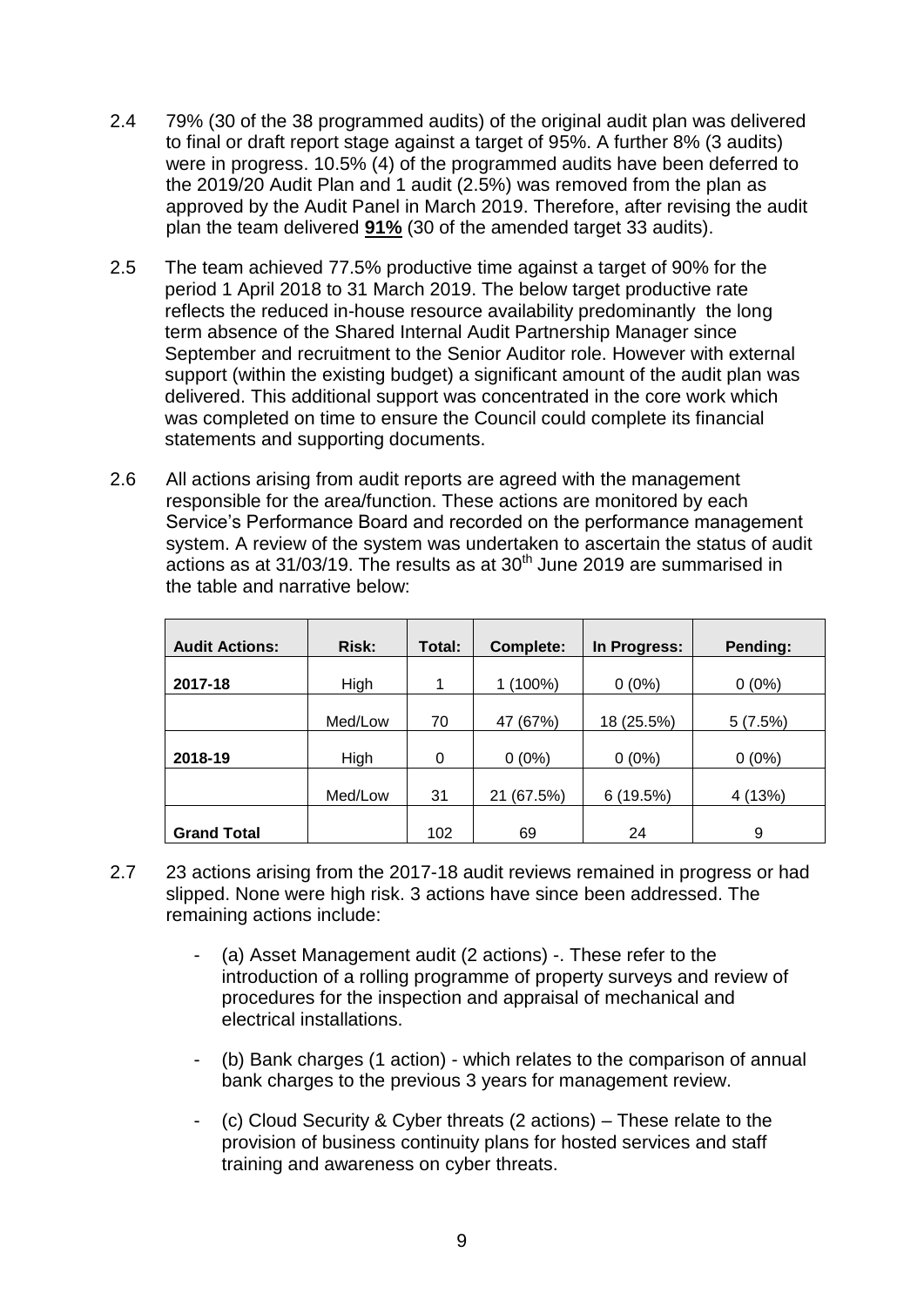- (d) Emergency Planning (4 actions) These refer to training and awareness, sharing of personal information, review of control centre inventories and agreement of a set up plan (IT and telephone)for the secondary site.
- (e) Performance Management (2 actions) These include the review of Service Performance Indicators and feasibility/benefits of utilising partnerships to explore and measure impacts at a place based level.
- (f) Pest Control (1 action) which refers to introduction of a statement of responsibilities for the use of a Council vehicle.
- (g) Postage (1 action) which relates to the completion of a contract for the electoral registration postage.
- (h) Programme & Project Management (3 actions) These relate to the development of project management training and an overview of corporate projects by Officers Management Team.
- (i) Tree Management (1 action) relates to the review of the Council's approach to the adoption of public open spaces
- (j) Valley Housing (3 actions) These refer to the preparation and introduction of a formal recharge policy between Valley Housing and the Council, monitoring of the risks around segregation of duties and assurance of the company's compliance with the Council's policies and procedures.
- 2.8 10 actions arising from the 2018-19 audit reviews were in progress or had slipped. None were high risk. 4 have subsequently been completed. The remaining actions include:
	- (a) CCTV (4 actions). These refer to replacement of aging CCTV, situation of CCTV computer (FMC), updating of procedures in respect of subject access requests and retendering of the alarm servicing contract.
	- (b) Inventories (1 action) which refers to the updating and consistent maintenance of equipment inventories.
	- (c) Members Expenses (1 action) which refers to information and document search facilities on the Council's website.

# **3 Compliance with Public Sector Internal Audit Standards**

3.1 On 1<sup>st</sup> April 2013 the 'Public Sector Internal Audit Standards' (PSIAS) were formally adopted in respect of Local Government across the UK. As part of the standards, Internal Audit service providers are required to undertake annual self-assessments of the conformance with the standards and also commission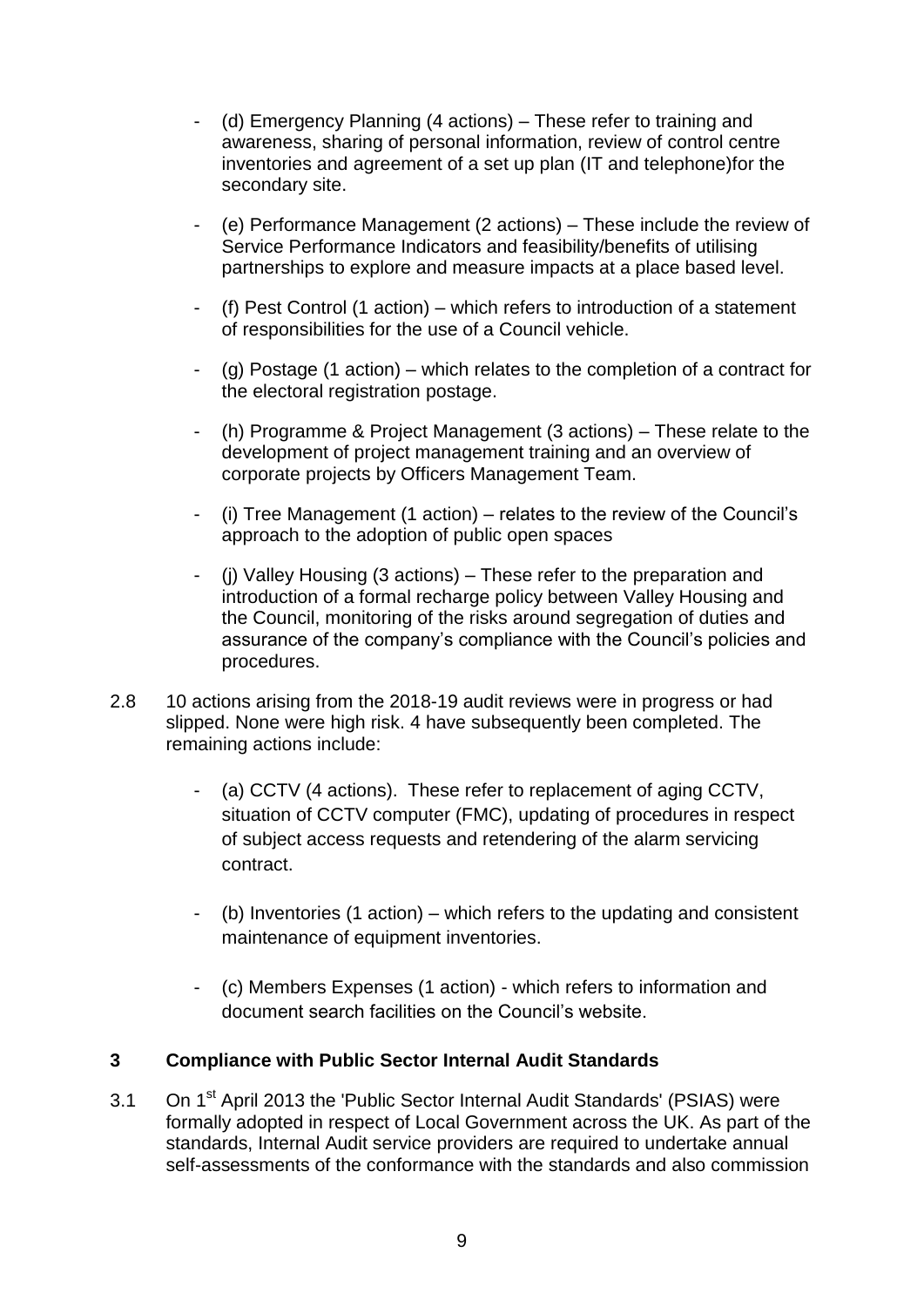an external assessment every 5 years. As the standards were introduced in 2013, the Authority was due an external assessment in 2018/19. In agreement with the s151 Officer, an external assessment of Test Valley Borough Council's compliance with PSIAS was commissioned and undertaken in April 2019.

- 3.2 Of the 50 Standards and Elements one is not applicable and:
	- 38 were evaluated as generally conform
	- 3 as partially conform;
	- 8 as non-conform:
- 3.3 The full report produced by the external assessor was shared with the Audit Panel and discussed at its meeting on 25<sup>th</sup> July 2019. Annex A is the action plan produced to ensure that the Council conforms to the standards together with progress made to date on each action.
- 3.4 The findings identified key gaps within the strategic framework and management of the internal audit team. These key areas can be summarised as; the Audit Planning & Universe, Audit Strategy & Charter, Audit Manual and Quality Assurance & Improvement Programme.
- 3.5 Given that the main areas of non-conformance were in relation to the strategic management of the internal audit service, the actions identified will require some time to be introduced while ensuring they do not fundamentally affect the current service provision provided by the internal audit service.
- 3.6 Actions identified within the assessment that are able to be to be progressed in the short term have been completed and/or started. These are outlined in the attached Annex A.
- 3.7 While non-conformance was noted in significant areas, the assessor did note the positive impact the Internal Audit team has on the organisation and the value placed on it by the Officers interviewed/consulted. In addition, three areas of good practice were noted in relation to Risk Management, Corporate Performance Management and individual Audit Assignment Reporting.

#### *Annual Audit Opinion 2019/20:*

3.8 It is anticipated that the only note that will accompany the 2019/20 Audit Opinion will be in regards to the composition of the audit universe and audit plan for 2019/20. Due to the timing of the assessment, the audit plan for 2019/20 had already been created based on the existing audit universe which, following the assessment has been declared as inadequate. Therefore as interim Shared Internal Audit Manager, it will not be possible in the 2019/20 Audit Opinion to confirm that the Authority produced an audit plan which encompassed the key risks facing the council. However, by way of mitigation to this, the key fundamental system audits (Council Tax, Payroll, Creditors and Debtors) will be conducted under the proposed new Risk based Auditing model. Therefore, confidence will be placed that the main financial audits of the Council will incorporate a robust risk assessment to ensure the scope is adequate in determining the risks associated with those activities.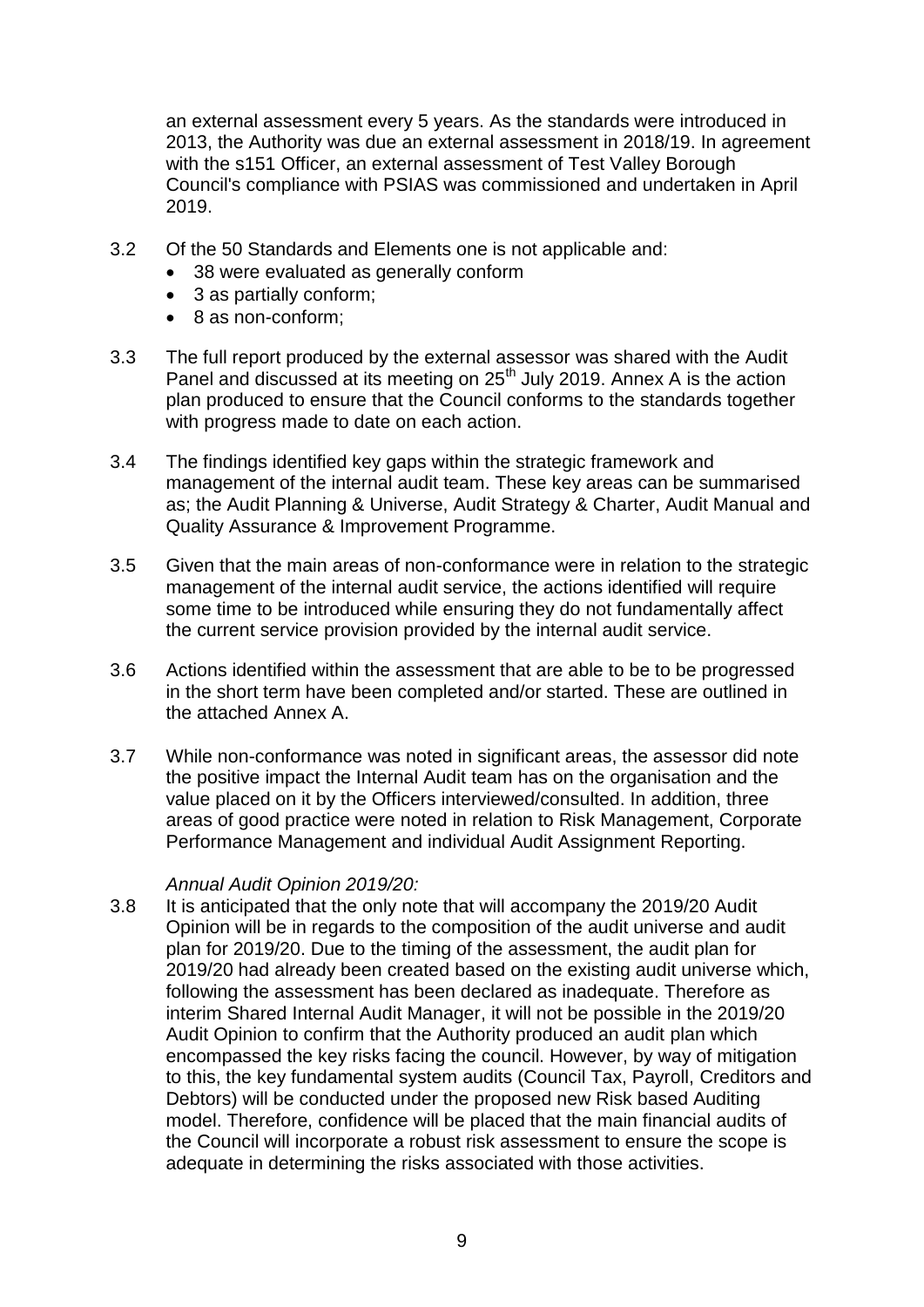# **4 Corporate Objectives and Priorities**

4.1 The work of the Internal Audit Function supports the Council's four strategic aims for maintaining and improving quality of life in Test Valley, by ensuring that the Council makes the most of its available resources and transforms the way it works, to provide even better value for money and effective service delivery.

# **5 Consultation/Communications**

5.1 The Internal Audit Plan for 2018/19 involved full consultation with senior management, the Council's External Auditors and the Audit Panel.

# **6 Options**

- 6.1 In accordance with best professional practice, currently the Public Sector Internal Audit Standards, each year a plan is produced and internal audit resources allocated to the areas of the Council's activity which need to be reviewed during the year.
- 6.2 The Council has limited options in this matter as without this the Council is at risk of providing inadequate audit coverage on high-risk areas and no assurance on the control environment.

# **7 Risk Management**

7.1 The annual audit plan 2018/19 was based on the Council's risk registers and Internal Audit contributes towards the overall corporate governance framework of assurance.

# **8 Resource Implications**

- 8.1 The Audit Plan for 2018/19 was based on **3.0 full time** equivalent auditors employed by Test Valley Borough Council and **0.4 full time** of an Audit Manager's time provided in partnership with Gosport Borough Council. However due to the current sickness of the Internal Audit Partnership Manager, only strategic support can be provided by the Interim Shared Internal Audit Partnership Manager.
- 8.2 The Internal Audit Team's independence and objectivity has been maintained in accordance with the Public Sector Internal Audit Standards. The exception to this is the Principal Auditor's role in facilitating the Council's Risk Management. In order to provide a compensating control the Risk Management Audit is undertaken by the Senior Auditor and the outcomes reported to the Head of Finance.

# **9 Equality Issues**

9.1 The report is for information purposes, so the Council's EQIA process does not need to be applied.